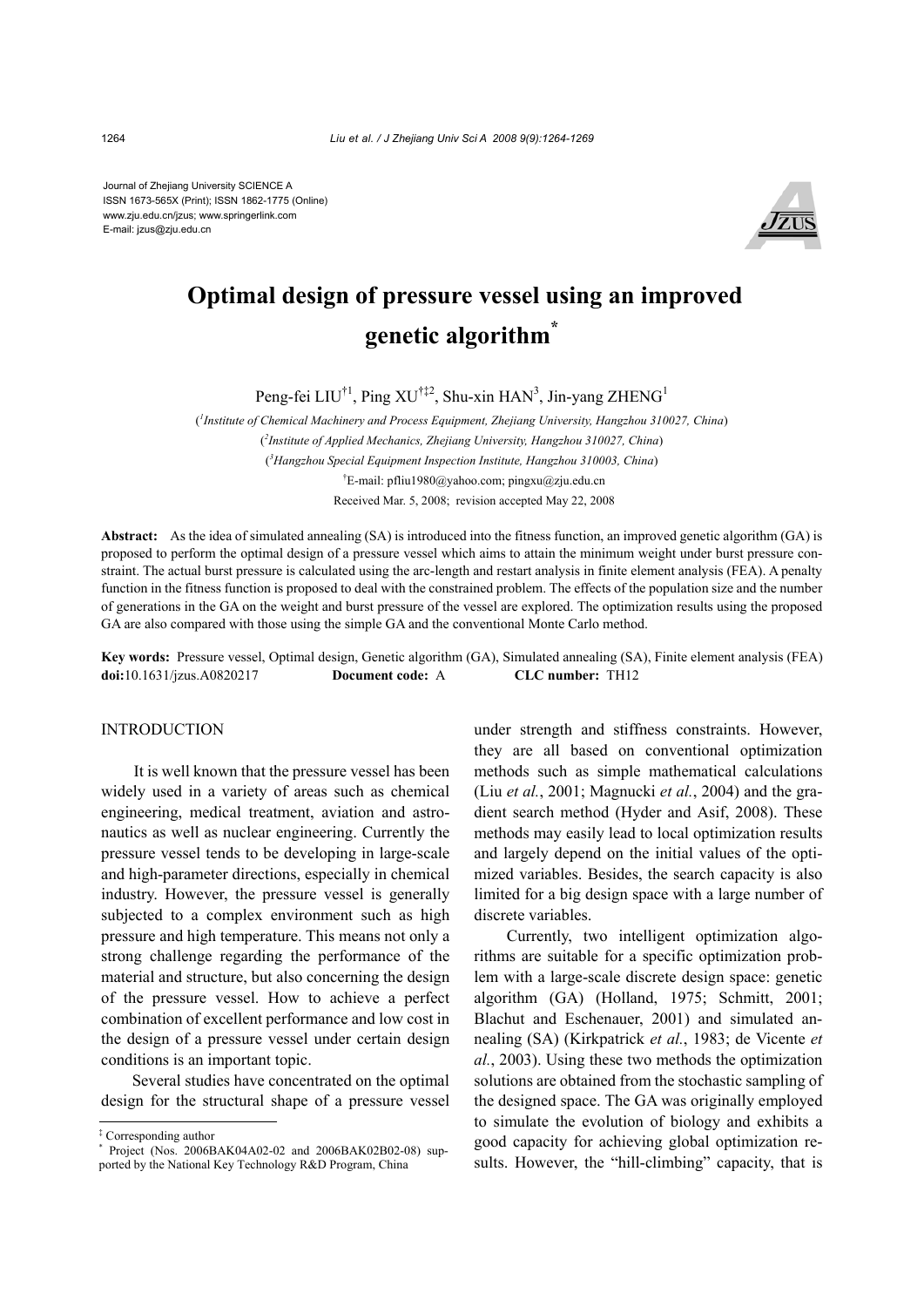the local search capacity, is relatively weak. In contrast, the SA was originally used to simulate the annealing process of the physical multi-particle system in statistical thermodynamics and proved to have a strong ability in the local search of discrete space. Unfortunately, no report about the application of these two algorithms in the optimal design of a pressure vessel has been found so far.

In this paper the GA is used to optimize the weight of the pressure vessel under the burst pressure constraint. The concept of SA is introduced into the fitness function to improve the search efficiency of the GA. A penalty function is proposed to ensure the bidirectional search in both feasible and infeasible directions for the discrete design variables. Effects of various parameters in the genetic iteration of the optimization results are explored. Also, the results obtained using the proposed GA are compared with those using the simple GA and the conventional Monte Carlo method.

## FINITE ELEMENT MODELING OF PRESSURE VESSEL

The following analysis concentrates on a vessel as shown in Fig.1, in which a Cartesian coordinate system is defined. It includes a cylinder, a spherical head and nozzles A and B. The finite element model and material properties are obtained by Liu *et al.*(2008).



**Fig.1 Schematic representation of vessel (unit: mm)** (2007).

#### BASIC DESIGN CONDITIONS

The design of the pressure vessel aims to achieve the minimum weight under the burst pressure constraint. The design variables are the thicknesses  $t_1$  and  $t_2$  of the cylinder and the head, respectively. The status variable is the actual burst pressure *P*. Here the basic design conditions are summarized as

minimize 
$$
W=f(t_1, t_2)
$$
  $(t_1 \in D_1, t_2 \in D_2)$ ,  
\n $P(t_1, t_2) \ge n \times P_d$ , (1)

where the weight of vessel *W* and the actual burst pressure *P* are functions of  $t_1$  and  $t_2$ .  $P_d$  represents the design pressure.  $D_1$  and  $D_2$  are the variable ranges for  $t_1$  and  $t_2$ , respectively. The constant *n* is the safety coefficient of the vessel.

#### OPTIMIZATION MODEL

In the following, an improved GA is proposed and it includes seven steps:

(1) Binary encoding of the design variables. If the string length of bits for each variable *t* is *L* and the number of the design variables is *Num*, the length of the chromosome for each individual is *L×Num*. If the range of the variable *t* is within  $[t_{min}, t_{max}]$ , the relationship between the decimal value *t* and binary value  $t<sub>b</sub>$  is given by

$$
t = t_{\min} + \frac{t_{\rm b}}{2^L - 1} (t_{\max} - t_{\min}).
$$
 (2)

(2) Generation of the initial population. The population with *Pop* individuals is generated using a completely stochastic method.

(3) Calculations of the objective function and burst pressure. In terms of the parametric model, the weight of the vessel is calculated using ANSYS-APDL and the burst pressure of the vessel is calculated by us using the proposed algorithm, in which the arc-length algorithm and the restart analysis in the finite element analysis (FEA) are employed (Liu *et al.*, 2008). Also, other research was performed to calculate the burst pressure of the pressure vessel, such as the methods proposed by Blachut and Vu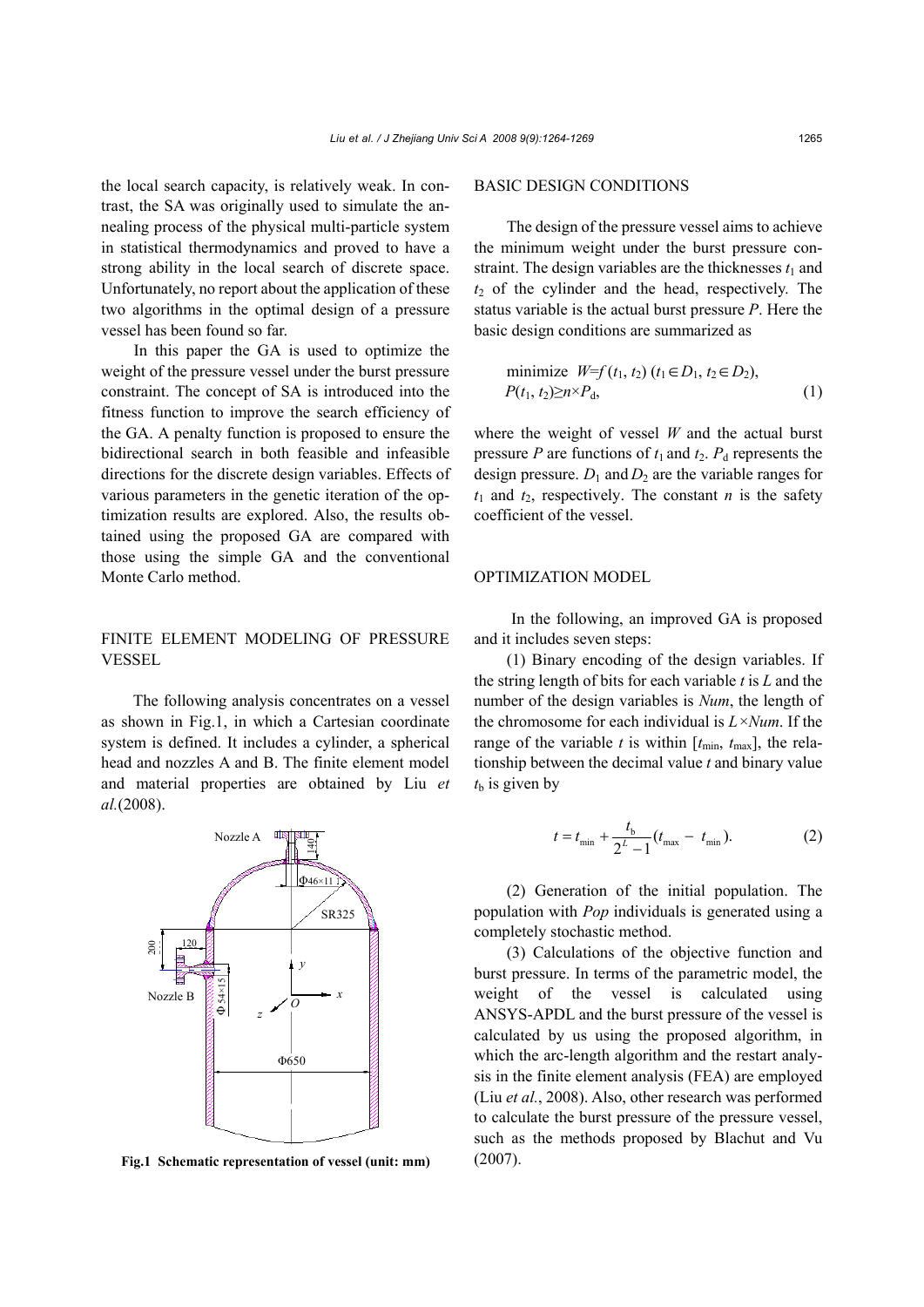(4) Calculations of the fitness values for the individuals. In general, the calculated burst pressure may be smaller than the burst pressure constraint and the binary codes lead to infeasible results. Here a penalty function is proposed to deal with the constrained problem. The fitness function *F* for the minimum problem in the simple GA is written as

$$
f'(t_1, t_2) = f(t_1, t_2) + \lambda \times \max[n \times P_d - P, 0],
$$
  
\n
$$
F = 1/f'(t_1, t_2),
$$
\n(3)

where  $\lambda$  is the penalty factor and generally is a large positive number. Thus, the penalty function forces the genetic search to approach the optimization solution from both the feasible and infeasible directions. The larger the fitness value is, the more excellent the individual is.

However, two problems appear for the fitness function above: First, the difference between the individuals in the early genetic iteration is large and the excellent individuals can easily occupy the whole population, which leads to the phenomenon of "prematurity"; Second, the fitness values tend to be consistent in the later genetic iteration and the excellent individuals cannot exhibit their predominance, which results in the stagnancy of the whole population evolution.

In order to settle the two problems above, a novel fitness function  $F$  is proposed using the idea of SA to improve the search efficiency. The SA, which was proposed by Kirkpatrick *et al*.(1983), has been well applied to solve complex stochastic optimization problems with discrete space and demonstrated to have good local search capacity, which is also called the "hill-climbing" capacity.

The SA is described as follows: if a system is in a configuration *A* at time *t* and a new configuration *B* of the system at time  $t + \Delta t$  is generated randomly, the configuration  $B$  is accepted according to the acceptance probability *P*(*B*):

$$
P(B) = \exp\left(-\frac{E(B) - E(A)}{K_{\rm B}T}\right),\tag{4}
$$

where  $E$  represents the energy,  $K_B$  is the Boltzmann constant and *T* is the annealing temperature. In this case the acceptance probability *P*(*B*) decreases with decreasing temperature *T*, which means that the material energy will gradually approach a low energy status and finally converge with the minimum energy status.

By introducing the idea of SA, the fitness function in the GA is modified as

$$
\begin{cases}\nF = \exp[-f'(t_1, t_2)/(K_{\rm B}T)], \\
T = kT_0,\n\end{cases}
$$
\n(5)

where  $T_0$  denotes the initial annealing temperature and *T* is the real-time annealing temperature after each genetic iteration. *k* is the cooling schedule and generally is a number approximating unity.

(5) Selection. The roulette wheel selection proposed by Holland (1975) is the most famous selection method and its basic principle is to determine the birth probability of each individual according to the proportion of the fitness value of each individual in the whole population.

Corresponding to Eqs.(3) and (5), the probabilities of selection are respectively expressed as

$$
P_{s} = \sum_{i=1}^{Pop} f'_{i} / f'_{i}, \quad P_{s} = \frac{\exp(-f'_{i}/T)}{\sum_{i=1}^{Pop} \exp(-f'_{i}/T)}.
$$
 (6)

(6) Crossover. A one-point crossover is adopted in this work. The position of the crossover is randomly selected and the crossover may be carried out with a crossover probability. Taking a 20-bit chromosome for example, the operating representation of the crossover is shown in Fig.2.

(7) Mutation. The bits for each individual are randomly changed from zero to one and vice versa with a mutation probability. The operating representation of mutation is shown in Fig.3.



**Fig.2 Operating representation of crossover**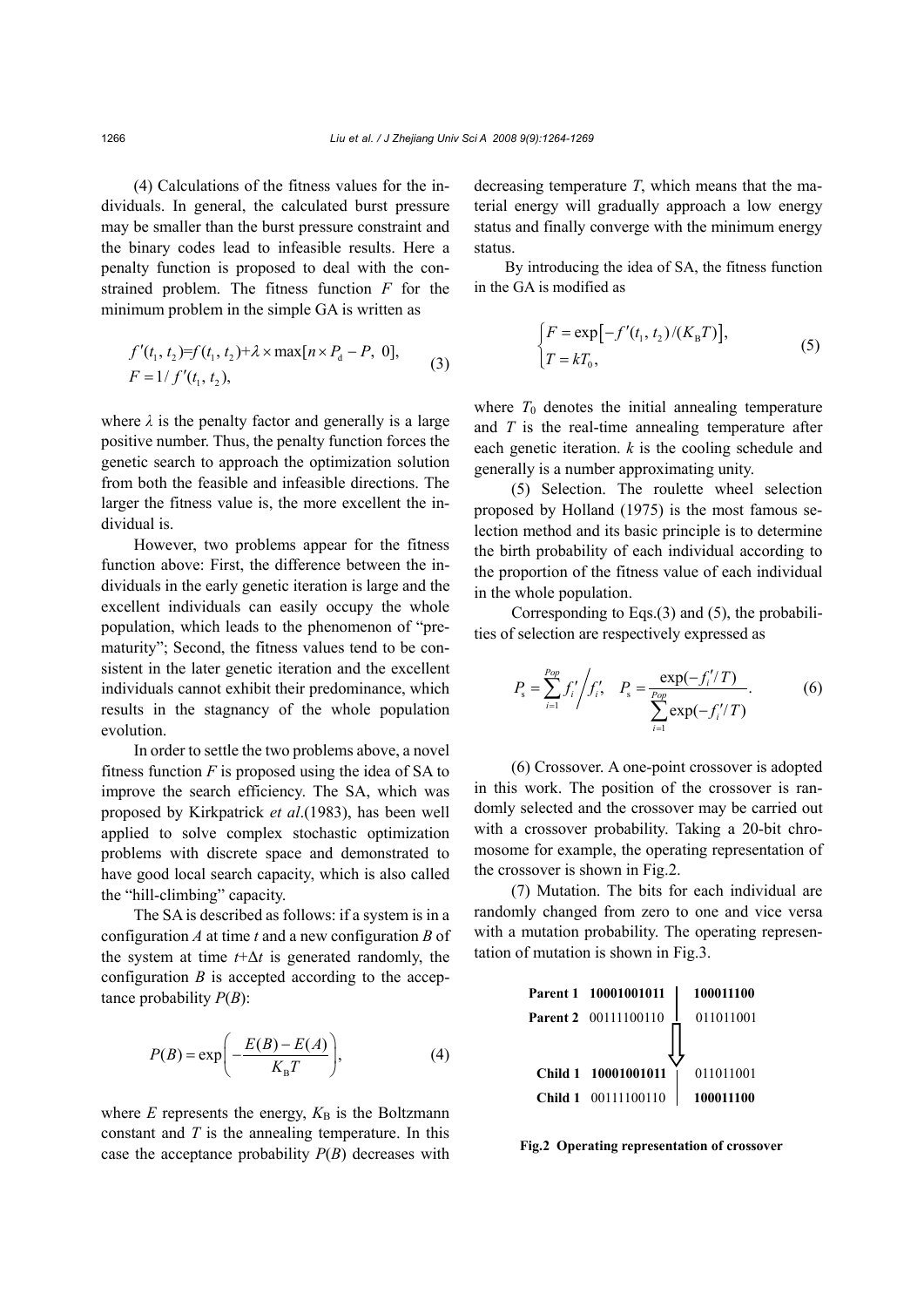

**Fig.3 Operating representation of mutation**

Based on the steps above, the optimal design of the pressure vessel is implemented by associating the software MATLAB with ANSYS. The flowchart is shown in Fig.4.



**Fig.4 Flowchart of the improved genetic algorithm**

### NUMERICAL EXAMPLE

The constant parameters in the optimization analysis of the pressure vessel are chosen as follows: the thicknesses (mm) of the cylinder and head are  $t_1 \in [36, 44]$ ,  $t_2 \in [20, 28]$ ; the inner radius and length of the cylinder are 325 mm and 1200 mm, respectively; the inner radius of the hemispherical head is 325 mm; the size types for the nozzles A and B are Φ46 mm×11 mm and  $\Phi$ 54 mm×15 mm, respectively; the string length of bits for each variable is *L*=10; the design pressure is  $P_d=18$  MPa; the safety coefficient of the pressure vessel is  $n=3$ ; the penalty factor is  $\lambda=50$ ; the probabilities of crossover and mutation are 0.85 and 0.01, respectively; the initial annealing temperature is  $T_0$ =100 K; the cooling schedule is  $k=0.99$ ; the Boltzmann constant is  $K_{\rm B}=1$ .

In terms of the simple GA, Table 1 shows the optimization results of the weight, burst pressure and fitness values of each individual for 10 populations and 100 generations. It can be seen that the optimization results are approximately obtained by gradually forcing both the infeasible and feasible results to approach the real solution. This is actually attributed to the effect of the proposed penalty function. By comparison, the results for Individual 2 are optimum among all individuals.

Figs.5a and 5b show the effects of the population size on the weight and burst pressure, respectively, and also compare the optimization results using the simple GA and those using the proposed GA. In the early genetic iteration, the results for the weight and burst pressure decrease remarkably with increasing population size. However, the results remain almost unchanged as the population size continues to grow. With the same population size, the improved GA leads to more optimal results for the weight and burst pressure than the simple GA does. For the burst pressure, only 100 populations produce the optimization results using the proposed GA, compared with 500 populations using the simple GA. Besides, the convergence velocity and precision of the simple GA is highly improved by introducing the concept of SA.

Figs.6a and 6b show the effects of the number of generations on the weight and burst pressure, respectively, and also compare the optimization results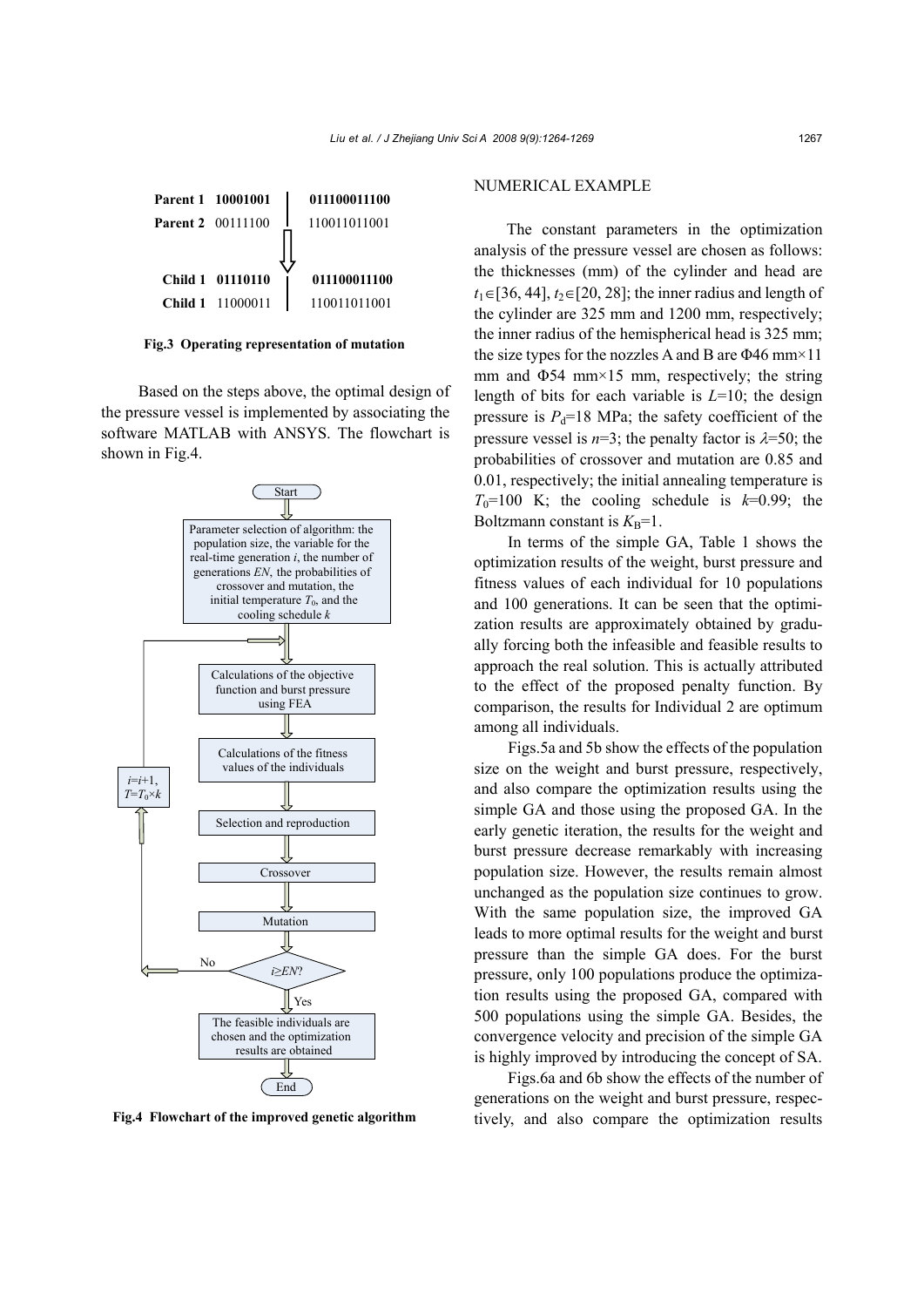| Individual number | Weight (kg) | Burst pressure (MPa) | Fitness | Feasible or infeasible |
|-------------------|-------------|----------------------|---------|------------------------|
|                   | 368.962     | 52.29                | 0.0022  | Infeasible             |
| 2                 | 383.053     | 54.18                | 0.0026  | Feasible               |
| 3                 | 385.116     | 54.46                | 0.0026  | Feasible               |
| 4                 | 356.084     | 50.57                | 0.0019  | Infeasible             |
| 5                 | 405.515     | 57.20                | 0.0025  | Feasible               |
| 6                 | 379.766     | 53.74                | 0.0025  | Infeasible             |
|                   | 408.940     | 57.66                | 0.0024  | Feasible               |
| 8                 | 398.701     | 56.28                | 0.0025  | Feasible               |
| 9                 | 350.544     | 49.82                | 0.0018  | Infeasible             |
| 10                | 365.055     | 51.77                | 0.0021  | Infeasible             |

**Table 1 Optimization results for 10 populations after 100 generations in the simple GA**

Bold data: optimum result; Black data: feasible results; Grey data: infeasible results



**Fig.5 Effects of the population size on the (a) weight and (b) burst pressure after 100 generations** 



**Fig.6 Effects of the number of generations on the (a) weight and (b) burst pressure for 100 populations**

using the simple GA and those using the proposed GA. Similarly, the proposed GA distinctly improves the convergence efficiency and avoids the "prematurity". Therefore, the capacity of "hill- climbing" of the simple GA is well enhanced.

In order to confirm the efficiency of the GA, the optimization results using the GA are also compared with those using the conventional Monte Carlo method, as listed in Table 2. The Monte Carlo method assumes that the variables  $t_1$  and  $t_2$  are uniformly